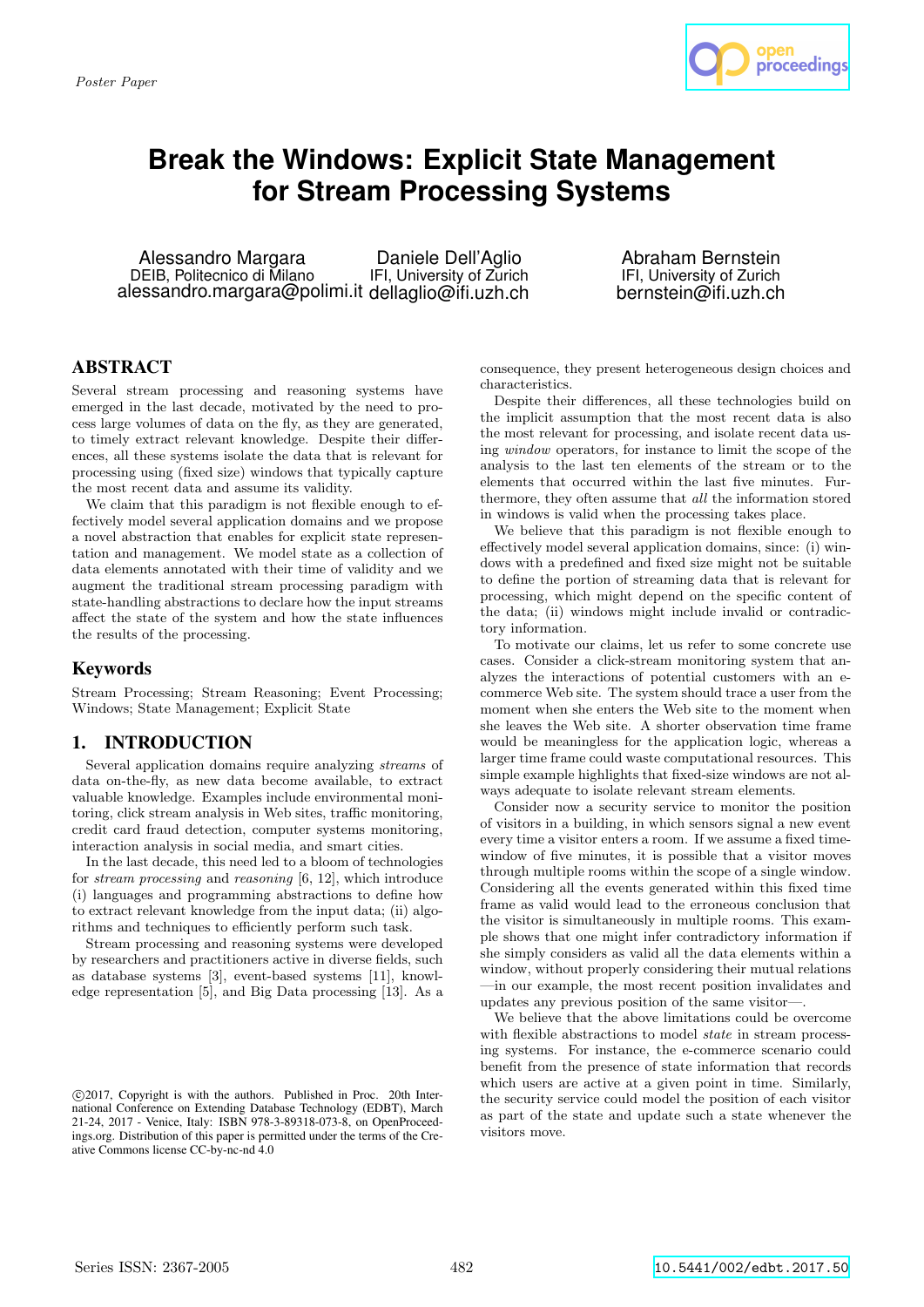Moving from these premises, we propose an extension to stream processing and reasoning that makes state explicit and captures it as a first class object. We model state as a collection of data elements annotated with their time of validity. Then, we augment the traditional stream processing model that defines transformations from input streams to output streams with state-handling abstractions to (i) declare how state information influences the results of the processing —for instance, we want to monitor only active users in the e-commerce scenario, where the set of active users is defined as part of the state—; (ii) declare how the stream of input data updates the state —for instance, a new event in the security service invalidates previous information about the position of a visitor and adds a new state element with the current position of that visitor-

We see several benefits from explicit state management in stream processing systems. As motivated by the scenarios above, the possibility to define and reference state information has the potential to ease the modeling of the application at hand. Furthermore, it might simplify the processing task by activating some derivations only when specific conditions on the state are met. Finally, the presence of an explicit repository for state information would make the state available for query and retrieval.

The paper is organized as follows. Section 2 presents the state-of-the-art systems for stream processing and reasoning, with emphasis on their approaches to manage state information. Section 3 presents the model we propose to explicitly manage state. Section 4 surveys work that is related to the topic of this paper, and Section 5 concludes the paper and draws a road map for future work.

#### 2. BACKGROUND

This section surveys the main models and technologies for stream processing and reasoning, focusing on their state management capabilities.

Perhaps the first processing model for streaming data is CQL —Continuous Query Language— that builds on the relational model [3]. CQL introduces window operators to isolate finite blocks of the input streams and then applies relational processing on such blocks. Windows typically include the latest elements received from the input streams: as new data is received, the content of the windows changes, and the processing is re-executed to update the results accordingly. The most widely adopted windows have a fixed size in terms of number of elements —count windows— or time span —time windows—. This model is the core of virtually all Data Stream Processing Systems (DSMSs) [4].

The relational core of this model facilitates the interoperability of streaming data and static relational tables. Although static tables could be theoretically employed to store state information, the model does not include statemanagement functionalities.

Complex Event Processing (CEP) systems consider each stream element as the notification of occurrence of an event at some points in time, and offer abstractions to define situations of interest as (temporal) patterns of events [6, 11]. Patterns are typically searched for within time windows or include temporal constraints conceptually similar to time windows.

Some CEP systems adopt interval time semantics, meaning that the situations detected from the raw events can have an associated time interval of validity [2]. Situations con en-



Figure 1: Model of stream processing with explicit state management

code the current state of the application environment and be composed with further events during processing. Nevertheless, these systems do not offer specific abstractions to model and update state information. Furthermore, situations are not persisted and cannot be queried.

Stream reasoning extends the above approaches by exploiting the RDF data model to represent data elements within the streams, which enables for complex forms of logic inference —reasoning— [12], often trading off performance for expressivity. Despite the use of a different data model and more expressive processing, stream reasoning systems inherit the windowing mechanisms of DSMSs and CEP systems. Furthermore, since they typically exploit all the information in the current window to perform logical inference, they might suffer from the presence of inconsistent data, as discussed in the use cases in Section 1.

Big Data processing systems were originally designed to batch process large volumes of data on large clusters of commodity machines. Nowadays, they are shifting from pure batch computation to streaming computations [14, 13]. These systems describe the computation as a directed graph of operators. Input data elements traverse this graph and get processed one by one or in small batches.

Similar to DSMSs, operators include windows to collect portions of the streaming data. Interaction with static databases is possible, but no abstraction is provided to model and update state information.

# 3. A MODEL FOR EXPLICIT STATE MAN-AGEMENT

Figure 1 presents the model we envisage to enable explicit state management in stream processing systems. The data received from the input streams is analyzed both in the state management component and in the stream processing component. The former elaborates the input data according to a set of deployed state management rules to update the current state of the system, stored in the state repository. The latter processes the input data —together with the state information— to continuously produce new results for the users according to a set of deployed continuous queries or, more in general, stream processing rules.

Users can also query the state of the system by submitting queries as in traditional database systems. Finally, a reasoning system can extract implicit knowledge from the explicit state information to augment the answers to both stream processing rules and one-time queries. Reasoning is based on a formal description of the application domain, in the form of ontologies.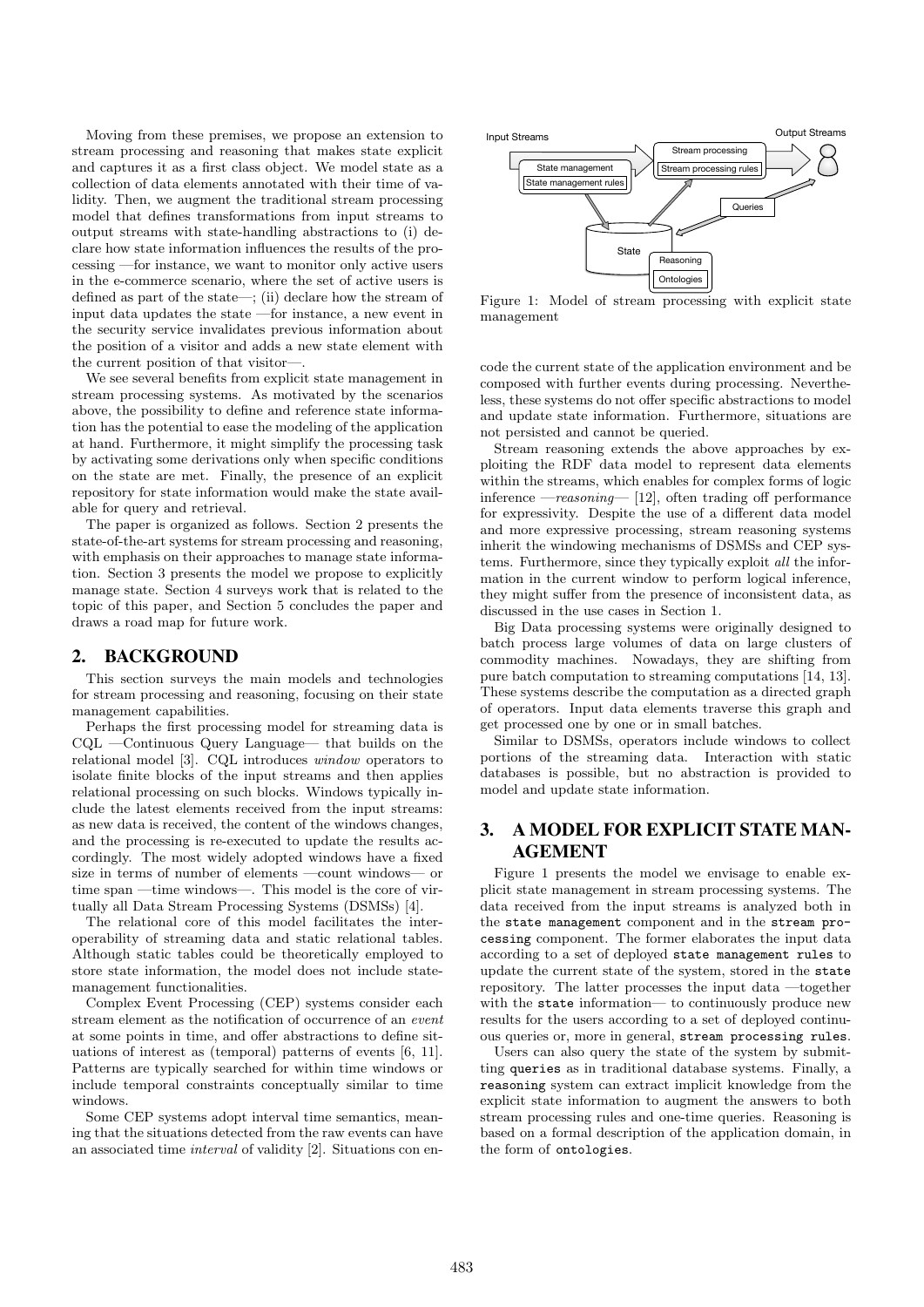## 3.1 Case study

We now exemplify the use of our model through a case study. Let us consider a decision support tool to manage an e-commerce Web site. The managers of the Web site want to receive constant updates about the current trends of product sales, the quality of service the Web site offers —for instance, the average delay to deliver the products—, and the status of the inventory.

Traditional stream processing systems can easily satisfy these needs by periodically computing aggregates over sliding windows. For instance, the current trend of sales could be computed by summing up all the sales for each class of products over a time window selected by the user.

Nevertheless, the products and their classification change over time: new products are constantly added, new classes are created, and previous classes of products are split or merged. The information about the products and their classification is managed by a different division of the company, which updates the management whenever it is needed.

The set of available products and their classification represent background state information that the management needs to consider to correctly interpret the trends of sales.

Several approaches are possible to capture this state information. On one extreme, state can be stored in a separate database that is updated manually or semi-automatically whenever new information about the products becomes available. The stream processing system then accesses the current data in the database during processing. On the other extreme, the stream processing system might be responsible to process both the information about the sales and the information about the products and their classification. This approach complicates the stream processing rules, since they need to take into account heterogeneous types of data —sales and products classification— and their interaction. Furthermore, it becomes impossible to express all the processing by means of computations over sliding windows. Indeed, the system must ensure that all the information that builds up the most recent classification of products is taken into account, independently from the time when such information was generated.

In our model, we propose to explicitly store state information and enable the stream processing system to access that information during processing. We propose to encode the logic that updates the state based on the input streaming data into state management rules that the state management component uses to automatically handle state changes. This approach relieves the stream processing system from analyzing information related to the products and their classification, thus simplifying the stream processing rules that compute the selling trends.

Making the state explicit also enables the users to query such state, which would not be possible if the state information was only processed within the stream processing system. We envision the possibility to implement the state component as a temporal database, thus enabling the query and retrieval of both the current state and historical data. In our e-commerce case study, this enables the management to retrieve and analyze past information about products and sales to confront them with the current trends.

Finally, the state component can exploit domain information —for instance in the form of ontologies— to derive new knowledge from the explicit information it stores. For instance, in the e-commerce example, the ontology might include a taxonomy to organize the products according to different classification criteria and to automatically derive sub-classes relations.

### 3.2 The benefits of explicit state management

Based on the case study above, this section summarizes the benefits we see in our proposed approach.

Separation of concerns. The proposed approach decouples the management of state updates from the stream processing logic. The former is encoded in the state management rules while the latter is encoded in the stream processing rules. This enables the developers of the system to separately model these two orthogonal aspects.

Different abstractions. The separation of state management from the stream processing logic enables the adoption of separate abstractions for the two tasks. As discussed in Section 1 and in Section 2, most stream processing languages and systems are designed to express and perform continuous computations over moving windows, and this is not suitable to express state management tasks, since windows might miss some relevant state information or include contradictory data. By delegating the state management to separate rules, our approach can adopt different formalisms to express how the state is updated.

Queryable state. By making the state explicit, the proposed model enables the users to query the state on-demand, potentially referring to historical data. This would not be possible using only stream processing technologies that internally and implicitly store only the state required to execute the stream processing rules, and do not offer primitives to access such state. Also, queryable state can promote interoperability, since stream processing systems can expose their state and query the state of other systems.

Reuse of consolidated technologies. By clearly separating state management from stream processing, the proposed model can take advantage of consolidated technologies that are optimized for these purposes. For instance, the stream processing component can be easily implemented using state-of-the-art stream processing languages and systems, as presented in Section 2. Similarly, the state component can adopt well studied algorithms and technologies to optimize the evaluation of queries —coming both from the users and from the stream processing component— and to perform reasoning tasks.

### 3.3 Open research questions

This section highlights the open research questions that we are currently investigating to concretely implement the above model.

State management rules. The language used to express state management rules greatly influences the expressivity of the system. In the simplest case, state transitions are determined by some individual elements in the input stream. For instance, in our e-commerce use case, an individual input element might represent the new classification for a product. However, we envision more complex situations in which a state transition is determined by multiple streaming elements. We are currently investigating possible abstractions to capture these scenarios.

State representation, query, and retrieval. An open research question involves which state information to store —only the current state or also historical data—, how to represent